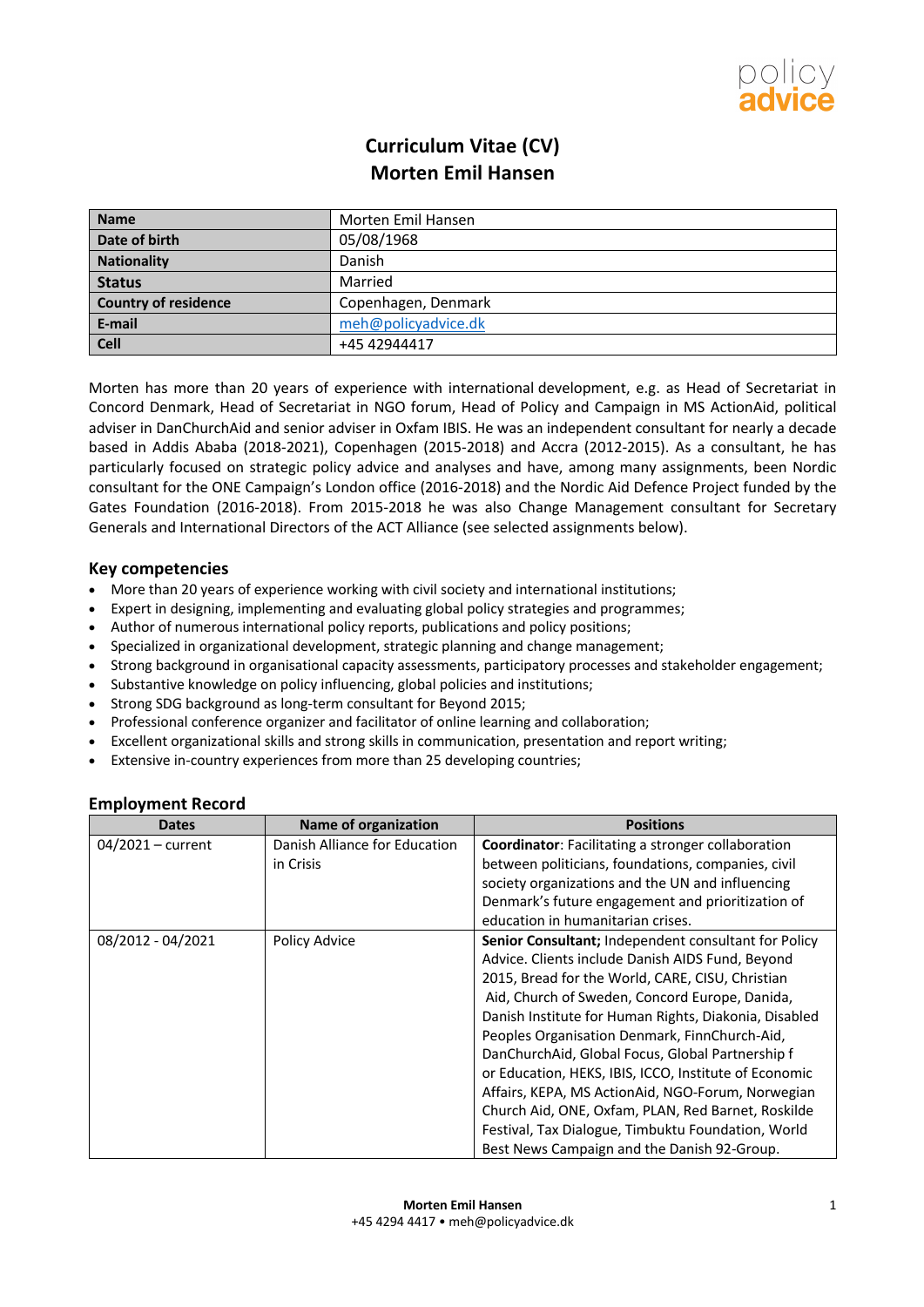

| 05/2013 - 05/2015 | <b>CARE Ghana</b>     | Senior Policy and Advocacy Advisor; Long-term policy    |
|-------------------|-----------------------|---------------------------------------------------------|
|                   |                       | and advocacy support to CARE Ghana's Civil Society      |
|                   |                       | Programme on mining, oil, gas and forests in Ghana.     |
| 02/2013 - 01/2015 | <b>IEA Ghana</b>      | Senior Trade Advisor; Heading the Trade and             |
|                   |                       | Development Research Programme with focus on EU         |
|                   |                       | and Ghana trade relations.                              |
| 06/2010 - 07/2012 | Concord DK            | Head of Secretariat; Overall responsibility for Concord |
|                   |                       | Denmark's policy priorities and the joint CSO           |
|                   |                       | programme during the Danish EU Presidency. Co-chair     |
|                   |                       | of the Concord Europe Policy Forum (Brussels).          |
| 01/2010 - 08/2010 | <b>MS ActionAid</b>   | Head of Policy and Campaign; Overall responsible for    |
|                   |                       | campaigning, volunteer activities and policy research.  |
|                   |                       | Development of MS ActionAid's new national strategy.    |
| 02/2007 - 01/2010 | DanChurchAid          | Senior Policy Advisor; Personal adviser to the          |
|                   |                       | Secretary General. Responsible for DCA's policy         |
|                   |                       | communication. Support to campaign and communi-         |
|                   |                       | cation units. Co-founder of the African Youth Panel.    |
| 02/2007 - 01/2010 | NGO forum             | Head of Secretariat; Management of secretariat,         |
|                   |                       | dialogue with politicians, ministries and strategic     |
|                   |                       | partners. Co-founder of the World Best News             |
|                   |                       | campaign and lead author of many political briefings    |
|                   |                       | and policy notes.                                       |
| 01/2002 - 02/2007 | OxfamIBIS             | Senior Policy Advisor; Personal adviser to the          |
|                   |                       | Secretary General. Responsible for Danish and           |
|                   |                       | European campaigning. Co-founder of the Humour          |
|                   |                       | Against AIDS and Make Poverty History campaigns.        |
| 08/2000 - 12/2001 | North/South Coalition | Policy Coordinator; Management of the secretariat,      |
|                   |                       | including preparing seminars, research, programme       |
|                   |                       | development, fundraising etc. Editor of Denmark's       |
|                   |                       | first electronic development newsletter. Co-founder of  |
|                   |                       | the Jubilee Campaign.                                   |
| 09/1997 - 02/2000 | OxfamIBIS             | Information Officer; Assisting the Head of              |
|                   |                       | Communication. Editor of magazines and publications.    |
|                   |                       | Acting Head of Communication in shorter periods.        |

### **Education**

| <b>Institutions</b>     | <b>Degree</b>                           | <b>Dates</b>      |
|-------------------------|-----------------------------------------|-------------------|
| Aarhus University       | Two semesters in Ethics and Values in   | 09/2007 - 06/2009 |
|                         | Organizations                           |                   |
| University of Cape Town | <b>Research Fellow</b>                  | 01/2000 - 07/2000 |
| University of Roskilde  | Bachelor in Geography and International | 09/1996 - 01/2000 |
|                         | Development                             |                   |
| Aalborg University      | Two semesters in Social Studies         | 09/1995 - 06/1996 |

### **Languages**

| Language | <b>Speaking</b> | Reading       | <b>Writing</b> |
|----------|-----------------|---------------|----------------|
| Danish   | Mother tongue   | Mother tongue | Mother tongue  |
| English  | Fluent          | <b>Fluent</b> | Fluent         |
| Spanish  | Intermediate    | Intermediate  | Intermediate   |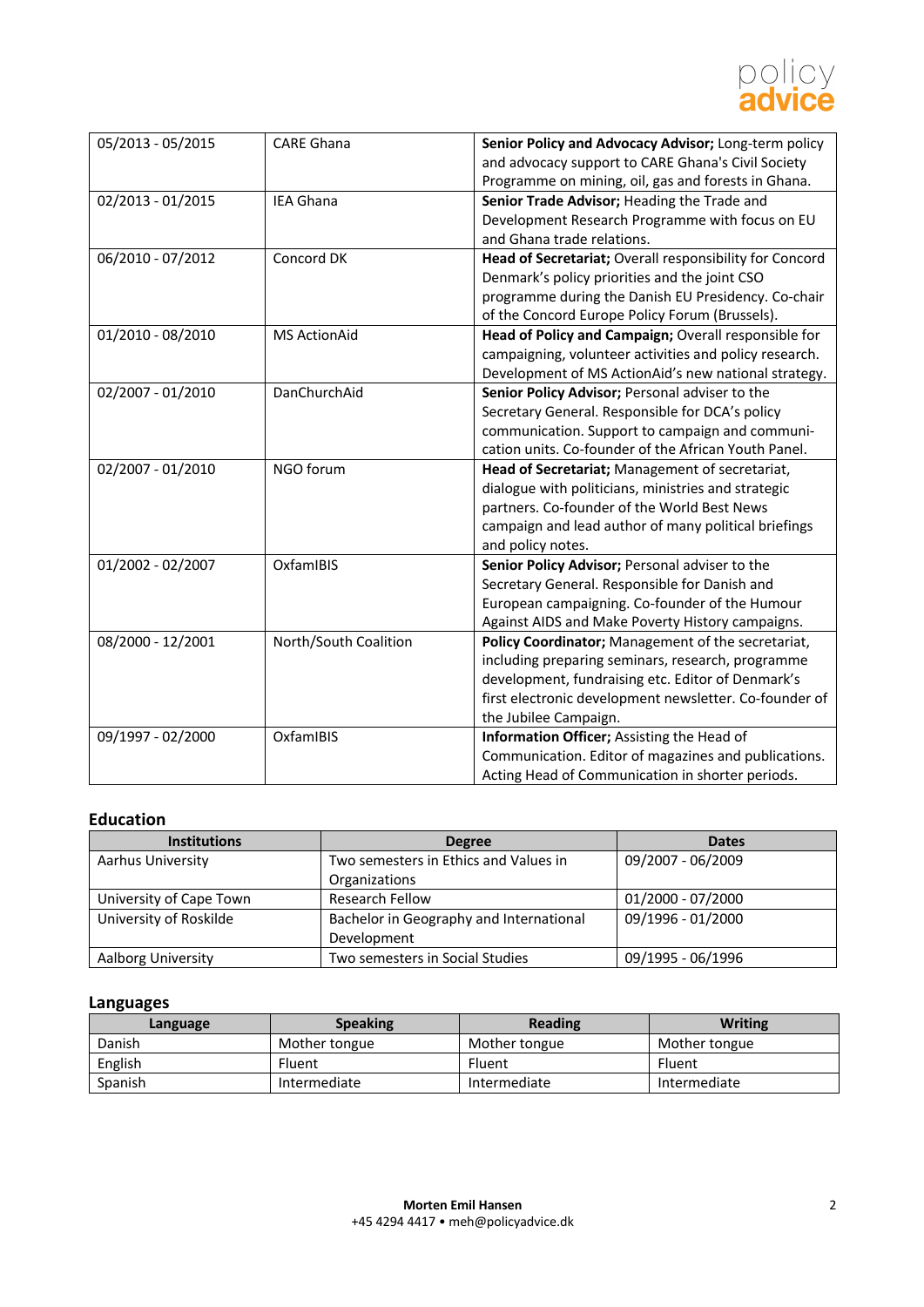

# **In country experiences (permanent residency)**

| Country                  | <b>Period</b>               |
|--------------------------|-----------------------------|
| Ethiopia (Addis Ababa)   | August 2018 - April 2021    |
| Ghana (Accra)            | August 2012 - June 2015     |
| South Africa (Cape Town) | February 2000 - July 2000   |
| Namibia (Windhoek)       | January 1995 - June 1995    |
| South Africa (Pretoria)  | August 1994 - December 1994 |

# **Professional experience**

| Name of assignment    | Facilitating the design of new Danish Alliance for Education in Emergencies                                                                                                                                                                                                           |
|-----------------------|---------------------------------------------------------------------------------------------------------------------------------------------------------------------------------------------------------------------------------------------------------------------------------------|
| Year                  | 2020 (3 months)                                                                                                                                                                                                                                                                       |
| Location              | <b>Denmark</b>                                                                                                                                                                                                                                                                        |
| Client                | Save the Children Denmark and PLAN Bornefonden                                                                                                                                                                                                                                        |
| Main project features | Facilitate the design and formulate application for ECW's Acceleration Facility                                                                                                                                                                                                       |
| Position held         | Lead consultant                                                                                                                                                                                                                                                                       |
| Activities performed  | Facilitating dialogue between key stakeholders from Parliament, private sector,<br>UN organisations and CSOs. Developing Inception report, scoping report, full<br>application to ECW's Acceleration Facility and providing recommendations on<br>organisational set-up and staffing. |

| Name of assignment    | Designing new programme to Selected CSOs and Think Tanks in Ghana                                                                                                                                                                                                                                                                                                                                      |
|-----------------------|--------------------------------------------------------------------------------------------------------------------------------------------------------------------------------------------------------------------------------------------------------------------------------------------------------------------------------------------------------------------------------------------------------|
| Year                  | 2019 (2 months)                                                                                                                                                                                                                                                                                                                                                                                        |
| Location              | Ghana                                                                                                                                                                                                                                                                                                                                                                                                  |
| Client                | The Royal Danish Embassy                                                                                                                                                                                                                                                                                                                                                                               |
| Main project features | Prepare and formulate new programme to selected Civil Society Organisations                                                                                                                                                                                                                                                                                                                            |
|                       | and Think Tanks in Ghana.                                                                                                                                                                                                                                                                                                                                                                              |
| Position held         | Lead consultant                                                                                                                                                                                                                                                                                                                                                                                        |
| Activities performed  | Mapping of policy priorities of national CSO partners. Conduct due diligence of<br>five organisations based on interviews and desk review of internal documents,<br>e.g. strategies, progress reports, policies, auditor reports etc. Developing<br>programme document, context analysis, results framework, risk management<br>and partner agreements. Provide recommendations on modalities and VfM. |

| Name of assignment    | Development of Regional Youth Policy Programme                                                                                                                                                                                                                                                                      |
|-----------------------|---------------------------------------------------------------------------------------------------------------------------------------------------------------------------------------------------------------------------------------------------------------------------------------------------------------------|
| Year                  | 2019 (4 months)                                                                                                                                                                                                                                                                                                     |
| Location              | Ghana, Sierra Leone and Liberia                                                                                                                                                                                                                                                                                     |
| Client                | OxfamIBIS                                                                                                                                                                                                                                                                                                           |
| Main project features | Design a youth focused programme that strengthens mainstreaming of youth<br>as a key target group in Oxfam IBIS' programmes and provide recommend-<br>dations for specific interventions to enhance youth partners participation in<br>national, regional and global youth policy processes.                        |
| Position held         | Lead consultant                                                                                                                                                                                                                                                                                                     |
| Activities performed  | Visits to Ghana, Sierra Leone and Liberia. Interviews and mapping of policy<br>priorities and potential national partners, regional and global youth CSO<br>networks. Debriefing notes for country offices. Develop programme document,<br>ToC, results framework and working plan for inception phase (2019-2020). |

| Name of assignment    | <b>Continental Citizen Report and eight Country Citizens briefs</b>      |
|-----------------------|--------------------------------------------------------------------------|
| Year                  | 2019 (3 months)                                                          |
| Location              | Africa                                                                   |
| Client                | ActionAid International                                                  |
| Main project features | Drafting one Continental and eight Country Citizens briefs for ActionAid |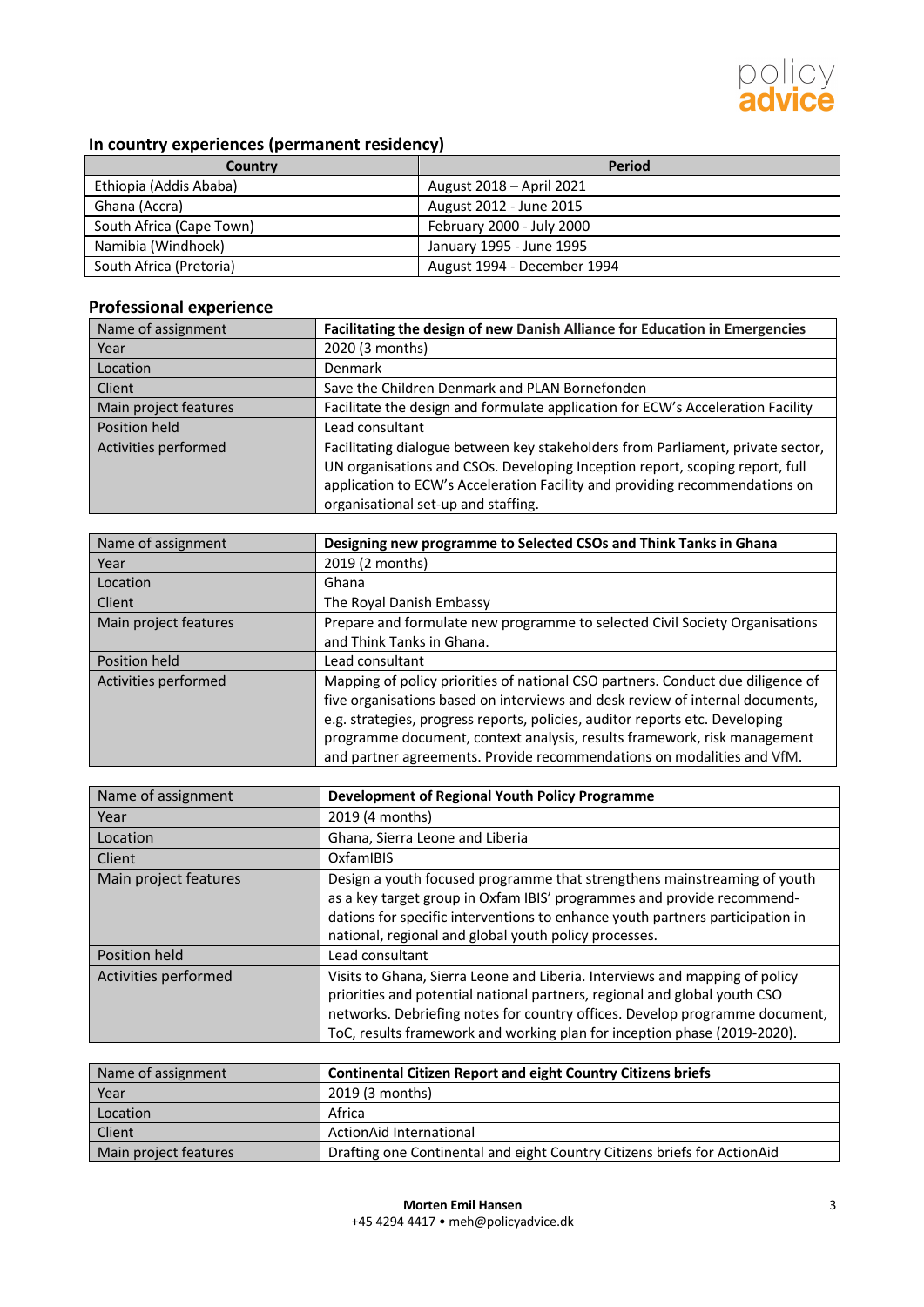

|                      | focussing on the challenges of ratification, implementation and reporting of the                                                                                                                                                                                                                   |
|----------------------|----------------------------------------------------------------------------------------------------------------------------------------------------------------------------------------------------------------------------------------------------------------------------------------------------|
|                      | African Charter on Democracy, Elections and Governance (ACDEG).                                                                                                                                                                                                                                    |
| Position held        | Lead consultant                                                                                                                                                                                                                                                                                    |
| Activities performed | Drafting the Continental Citizen Report and eight Country Citizens briefs guided<br>by the Citizen Report Methodology based on legal analyses, Afrobarometer and<br>community score cards. The reports covered Ghana, Mozambique, Nigeria,<br>Sierra Leone, Tanzania, Uganda, Zambia and Zimbabwe. |

| Name of assignment    | Analytical support and strategic collaboration                           |
|-----------------------|--------------------------------------------------------------------------|
| Year                  | 2016-2018 (24 months)                                                    |
| Location              | Nordic countries                                                         |
| Client                | Oxfam funded by Gates Foundation                                         |
| Main project features | Strategic policy analysis on Nordic aid and analysis of Nordic countries |
|                       | financing of in-donor refugee costs                                      |
| Position held         | Nordic consultant                                                        |
| Activities performed  | Coordinating the Nordic Aid Defence project for Oxfam IBIS (funded by    |
|                       | Gates Foundation) aiming to promote strategic collaboration among Nordic |
|                       | development organizations in Denmark, Sweden, Norway and Finland.        |

| Name of assignment    | <b>Strategy facilitation</b>                                                                                                                                 |
|-----------------------|--------------------------------------------------------------------------------------------------------------------------------------------------------------|
| Year                  | 2018 (4 months)                                                                                                                                              |
| Location              | <b>Denmark</b>                                                                                                                                               |
| Client                | The Danish Institute for Human Rights (DIHR)                                                                                                                 |
| Main project features | Facilitate a strategic plan for DIHR's future work in Human Rights and Security,                                                                             |
|                       | Human Rights Governance, and Rule of Law/Access to Justice.                                                                                                  |
| Position held         | Lead consultant                                                                                                                                              |
| Activities performed  | Develop and analyses of questionnaires for the three priority areas, develop<br>three short think pieces with proposals for future actions, facilitate three |
|                       | thematic workshops (one day each) and draft strategic plan with concrete                                                                                     |
|                       | priorities, actions and milestones for 2019-2022.                                                                                                            |

| Name of assignment    | <b>Change management</b>                                                      |
|-----------------------|-------------------------------------------------------------------------------|
| Year                  | 2015-2018 (36 months)                                                         |
| Location              | Global                                                                        |
| Client                | Bread for the World, Christian Aid, Church of Sweden, DanChurchAid, Diakonia, |
|                       | FinnChurchAid, ICCO and Norwegian Church Aid.                                 |
| Main project features | Change manager with focus on alignment and harmonization for CEOs and         |
|                       | International Directors in eight of the largest development organisations in  |
|                       | Denmark, Germany, Netherlands, Norway, Sweden and United Kingdom.             |
| Position held         | Change manager consultant                                                     |
| Activities performed  | Organizing regular committee meetings, drafting work plans and MOUs,          |
|                       | facilitating strategic collaboration at HQ and country level and gathering    |
|                       | evidence and learning from new multi donor models in six countries;           |
|                       | Bangladesh, Guatemala, Kenya, Myanmar, South Africa and Zimbabwe.             |

| Name of assignment    | Developing a new Global Disability Policy Programme                                                                                                                   |
|-----------------------|-----------------------------------------------------------------------------------------------------------------------------------------------------------------------|
| Year                  | 2018 (4 months)                                                                                                                                                       |
| Location              | <b>Denmark</b>                                                                                                                                                        |
| Client                | Disabled People's Organisations Denmark (DPOD)                                                                                                                        |
| Main project features | Facilitate and develop DPODs new Global Policy Programme (2018-2021)                                                                                                  |
| Position held         | Lead consultant                                                                                                                                                       |
| Activities performed  | Facilitate participatory process to identify future policy priorities. Strategic<br>mapping of regional and global partners and policy priorities with specific focus |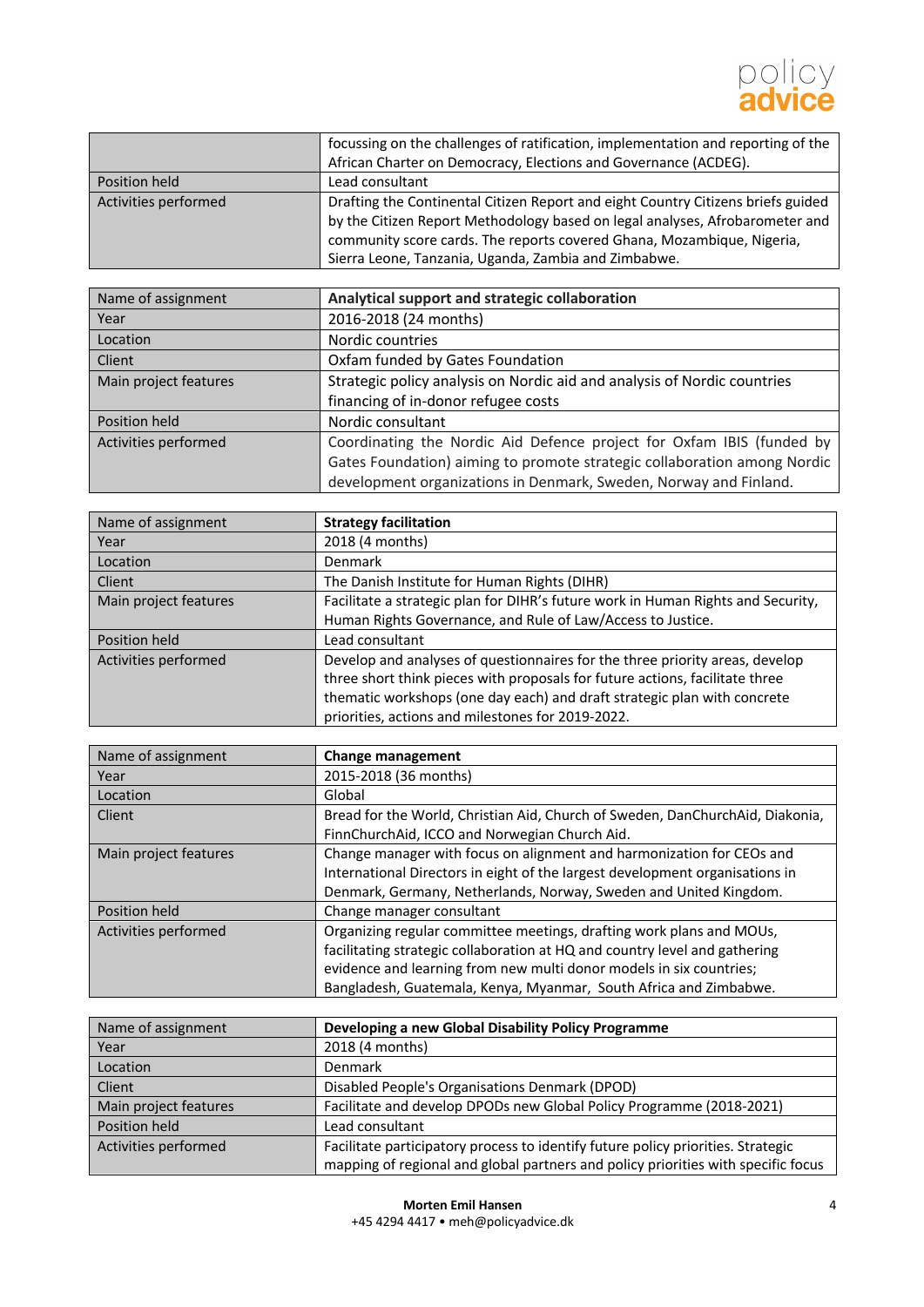

| on African Union (AU), developing programme summary and full programme, |
|-------------------------------------------------------------------------|
| results framework and analysis of HR capacity.                          |

| Name of assignment    | New strategy for CSO programme on Extractives and Climate Change             |
|-----------------------|------------------------------------------------------------------------------|
| Year                  | 2018 (3 months)                                                              |
| Location              | Ghana                                                                        |
| Client                | <b>CARE</b>                                                                  |
| Main project features | Facilitate new strategy for CSO programme on Extractives and Climate Change  |
| Position held         | Lead consultant                                                              |
| Activities performed  | Organize and facilitate strategy workshop. Develop context analysis, partner |
|                       | assessments, programme document, results framework and risk assessment.      |
|                       | Facilitate lessons learned and negotiate programme set-up and budget.        |

| Name of assignment    | Policy support on aid and development issues                                                                                                                                                                                                                                                                                        |
|-----------------------|-------------------------------------------------------------------------------------------------------------------------------------------------------------------------------------------------------------------------------------------------------------------------------------------------------------------------------------|
| Year                  | 2016-2018 (30 months)                                                                                                                                                                                                                                                                                                               |
| Location              | Nordic countries                                                                                                                                                                                                                                                                                                                    |
| Client                | <b>ONE Campaign</b>                                                                                                                                                                                                                                                                                                                 |
| Main project features | Long-term strategic policy support on aid and development issues in the Nordic<br>countries (Denmark, Sweden, Norway and Finland)                                                                                                                                                                                                   |
| Position held         | Nordic consultant                                                                                                                                                                                                                                                                                                                   |
| Activities performed  | Develop stakeholder analysis, organize and execute ONE lobby visits, analysis of<br>national aid budgets, strategies and trends, identify advocacy opportunities,<br>prepare briefing and speaking notes to senior management, increase ONE<br>visibility, short policy briefs on request and provide analysis to flagship reports. |

| Name of assignment    | Policy support on aid and development issues                                    |
|-----------------------|---------------------------------------------------------------------------------|
| Year                  | 2017 (10 months)                                                                |
| Location              | Nordic countries                                                                |
| Client                | <b>Global Partnership for Education (GPE)</b>                                   |
| Main project features | Policy and analytic support on aid for international education in the Nordic    |
|                       | countries in the run-up to GPEs replenishment conference in Dakar (2018).       |
| Position held         | Nordic consultant                                                               |
| Activities performed  | Stakeholder analysis of politicians, CSOs and media, outreach to potential 'GPE |
|                       | pioneers', organize and execute lobby visits, analysis of national aid budgets, |
|                       | strategies and trends, identify advocacy opportunities, prepare speaking notes  |
|                       | to senior management, develop influencing and communication strategies etc.     |

| Name of assignment    | Global programme on Economic Opportunities and Decent Work for Youth              |
|-----------------------|-----------------------------------------------------------------------------------|
| Year                  | 2017 (3 months)                                                                   |
| Location              | <b>Denmark</b>                                                                    |
| Client                | <b>MS ActionAid</b>                                                               |
| Main project features | Develop a new global programme on Economic Opportunities and Decent               |
|                       | Work for Youth (2018-2021) in alignment with ActionAid International.             |
| Position held         | Lead consultant                                                                   |
| Activities performed  | Strategic mapping of ActionAid International (AAI) and regional and global CSO    |
|                       | networks. Identify Pan African policy priorities and potential national partners. |
|                       | Develop programme document, results framework and work plan. Analysis of          |
|                       | HR capacity in MS ActionAid and recommendations for alignment with AAI.           |

| Name of assignment | Mid-term review of the Beyond 2015 Campaign |
|--------------------|---------------------------------------------|
| Year               | 2015 (2 months)                             |
| Location           | Brussels                                    |
| Client             | Bevond 2015                                 |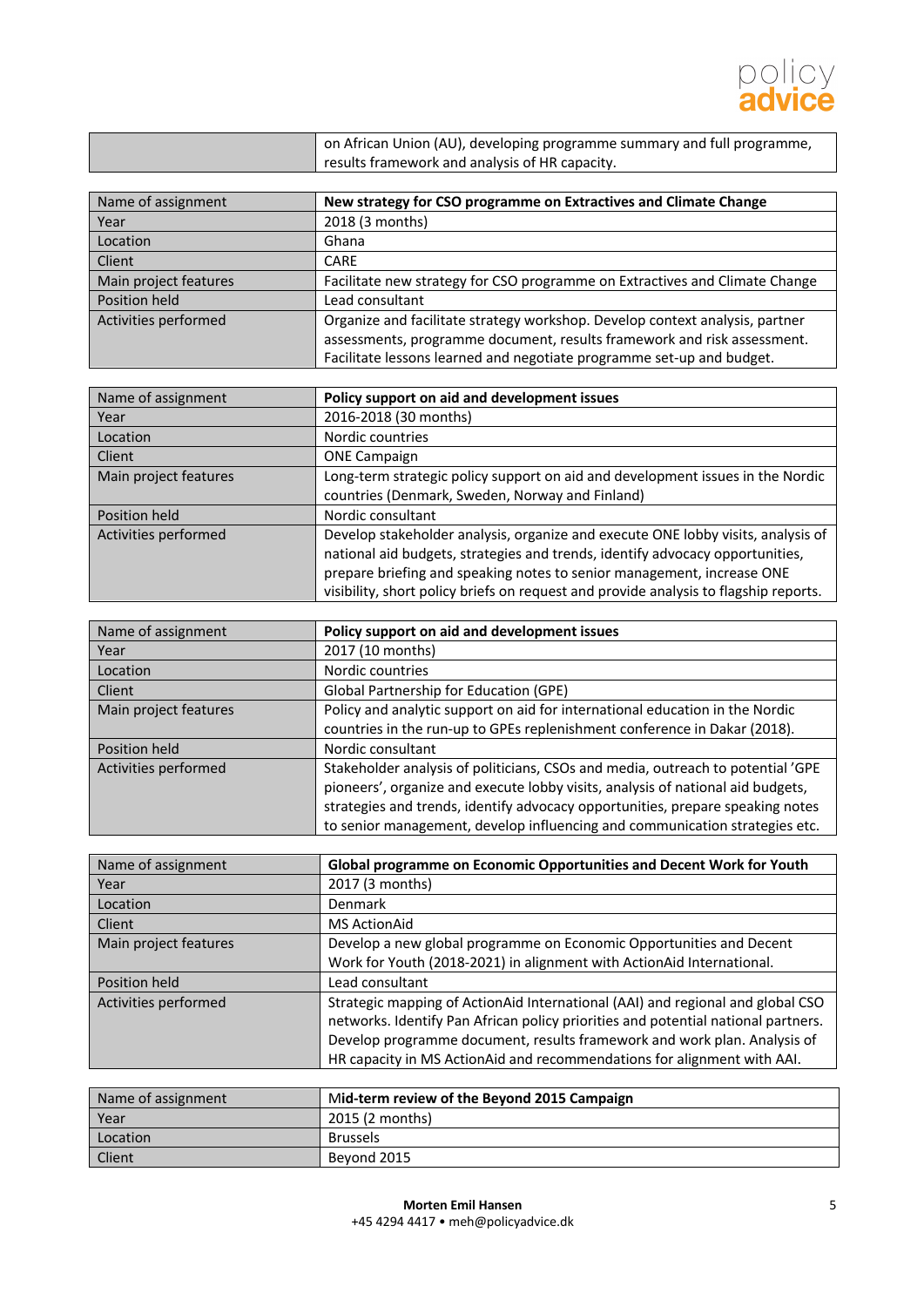

| Main project features | Stakeholder interviews and mid-term review of the Beyond 2015 Campaign to<br>assess to which extent the campaign had been participatory, inclusive and<br>responsive, how the organizational design had supported CSO participation and<br>provide recommendations for the last year of campaigning.                    |
|-----------------------|-------------------------------------------------------------------------------------------------------------------------------------------------------------------------------------------------------------------------------------------------------------------------------------------------------------------------|
| Position held         | Lead consultant                                                                                                                                                                                                                                                                                                         |
| Activities performed  | Data collection, stakeholder interviews with internal and external stakeholders<br>at national, regional and global level, developing questionnaires and facilitating<br>CSO stakeholder meetings. Desk review of strategies, progress reports, policies,<br>position papers, outcome documents, campaign material etc. |

| Name of assignment    | Conference organiser of High-Level CSO event in the UN Headquarters       |
|-----------------------|---------------------------------------------------------------------------|
| Year                  | 2015 (4 months)                                                           |
| Location              | New York                                                                  |
| Client                | Beyond 2015, Climate Action Network (CAN), the International Forum of     |
|                       | National NGO Platforms (IFP) and Participate.                             |
| Main project features | High-Level CSO event on the post-2015 agenda in the UN Headquarters co-   |
|                       | hosted by Beyond 2015, UN NGLS and the Governments of Colombia,           |
|                       | Indonesia, Kenya, Sweden and Tanzania. Focus on country level             |
|                       | implementation plans for the post-2015 agenda.                            |
| Position held         | Lead conference organiser                                                 |
| Activities performed  | Responsible for programme, invitations, participants list, conference     |
|                       | facilities, overall budget and briefing of speakers and facilitators. All |
|                       | coordination with UN NGLS. Focal point for logistical and content issues. |

| Name of assignment    | Facilitating strategic collaboration and joint strategy                       |
|-----------------------|-------------------------------------------------------------------------------|
| Year                  | 2014 (3 months)                                                               |
| Location              | Zimbabwe                                                                      |
| Client                | DanChurchAid, Diakonia, Church of Sweden, Norwegian Church Aid, HEKS, ICCO    |
|                       | and Christian Aid                                                             |
| Main project features | Developing a joint strategy to guide the Zimbabwe ACT Forum towards the       |
|                       | development of a joint ACT Zimbabwe programme.                                |
| Position held         | Lead consultant                                                               |
| Activities performed  | Organize and facilitate design workshop to develop strategic collaboration    |
|                       | between seven INGOs and their national partners. Identify potential synergies |
|                       | in country programmes. Drafting of multi donor models, workplans and MOUs.    |

| Name of assignment    | Lead conference organiser of High-Level conference on civil society space                                                                                                                                                                                                                                       |
|-----------------------|-----------------------------------------------------------------------------------------------------------------------------------------------------------------------------------------------------------------------------------------------------------------------------------------------------------------|
| Year                  | 2013 (3 months)                                                                                                                                                                                                                                                                                                 |
| Location              | Malawi                                                                                                                                                                                                                                                                                                          |
| Client                | Diakonia, Church of Sweden, Norwegian Church Aid, Bread for the World,<br>HEKS, DanChurchAid and Christian Aid.                                                                                                                                                                                                 |
| Main project features | High-Level CSO conference with 100 CSO representatives from 30 countries                                                                                                                                                                                                                                        |
| Position held         | Lead conference organiser                                                                                                                                                                                                                                                                                       |
| Activities performed  | Responsible for programme, invitations, participants list, thematic working<br>groups, conference facilities, travel, accommodation, overall budget and<br>briefing of speakers and facilitators. Focal point for all logistical and content<br>issues. Facilitating the high-level segments of the conference. |

### **Member of official government delegations**

• Special Advisor to Denmark's official delegation to WTOs Eight Ministerial Conference, Geneva, with Minister for Trade and Investment (Dec 2011)